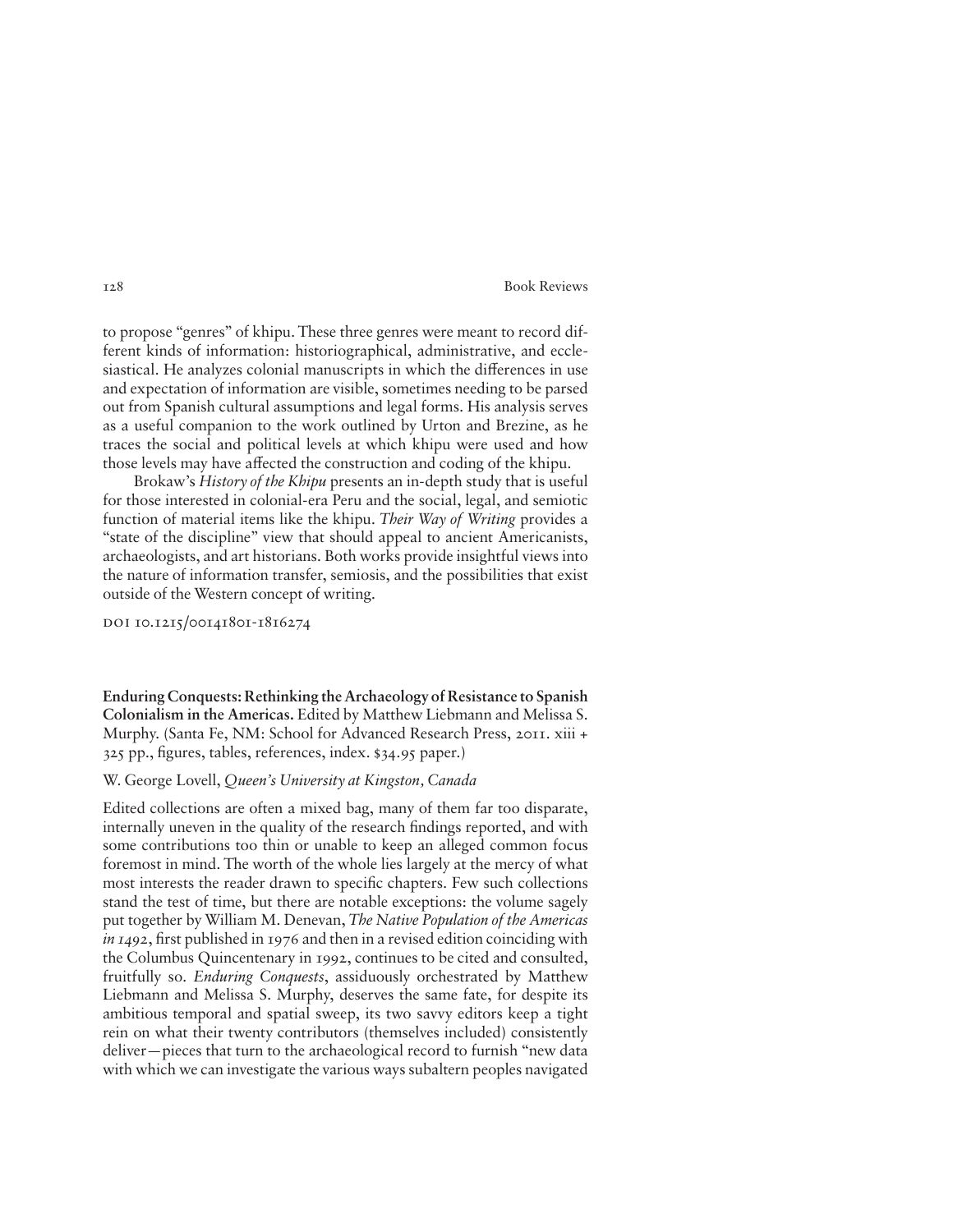their lives under the yoke of Spanish colonialism" (5). The results, eleven substantive essays in all, are invariably rich in detail and replete with insight if not revelation. An overview, as opposed to dissection of individual pieces, must suffice.

The course is admirably set by Liebmann and Murphy in their introductory remarks, in which they note that the collective endeavor began life as a panel organized for the meetings of the Society for American Archaeology in 2007, with a follow-up forum convened a year later at the School for Advanced Research in Santa Fe, New Mexico. "Archaeology complements post-1492 life in the Americas (and vice versa) in many ways," they write, "providing a more nuanced and sophisticated understanding of the diversity of indigenous, mestizo, and criollo practices during the colonial era than that aforded by documents alone." Its supreme advantage, they contend, lies in its ability to trace "the actions of 'common' people independent of colonial-produced texts, because the bits and pieces of daily life they left behind reveal subtleties not recorded in historical documents." While resistance to imperial invasion is the thematic thread that unites the volume, Liebmann and Murphy make it clear that "armed confrontation is but one of an array of strategies employed by indigenous peoples in their interactions with the hirsute foreigners who began appearing in their homelands fve hundred years ago," pointing out that "aside from direct opposition," those invaded responded "at various times by means of cooperation, compliance, collusion, mimicry, mockery, ambivalence, fight, feigned ignorance, dissimulation, and a host of other calculated tactics" (4). Consequently, "while the chapters collected here take resistance as their starting point, they go on to investigate a multiplicity of actions and tactics other than overt opposition alone" (11).

They most certainly do, and in far-fung settings to boot, four in what is today the United States, one that straddles the Florida peninsula and the Island Caribbean, three featuring scenarios in Mesoamerica, and yet another three dealing with parts of Peru. In their discussion of Spanish Florida, Robin A. Beck Jr., Christopher B. Rodning, and David G. Moore "fnd the concept of resistance too restrictive," at least "in the context of the Juan Pardo expeditions" mounted there between 1566 and 1568. They contend that "native polities of the Carolina Piedmont mobilized resources . . . for their own political, economic, and military ends," emphasizing that not "mere reaction" but rather "action or agency" was the indigenous stance (39). Kathleen Deagan reminds us that "overt and covert forms of resistance to Spanish mandates" were staged by "white criollo" and "African residents," too (56). And not only was Spanish might countered, as Minette C. Church, Jason Yaeger, and Jennifer L. Dornan reveal in the case of the San